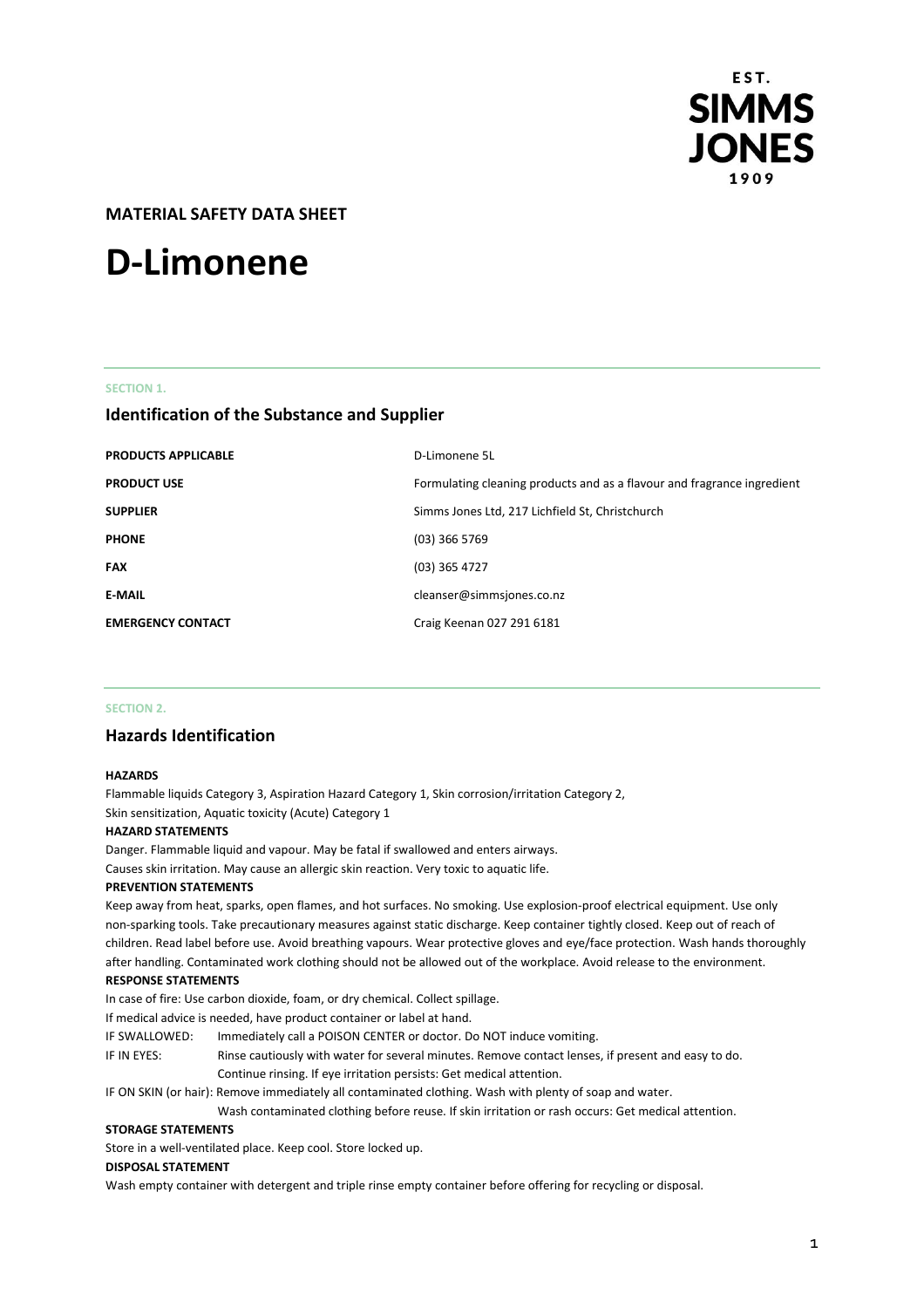# **SECTION 3.**

# **Composition and Information on Ingredients**

| <b>INGREDIENT</b> | <b>PROPORTION</b> | <b>CAS NUMBER</b> |
|-------------------|-------------------|-------------------|
| D-Limonene        | 100%              | 5989-27-5         |

# **SECTION 4.**

# **First Aid Measures**

| IF SWALLOWED:                                                                                           | Immediately call a POISON CENTER or doctor. Do NOT induce vomiting.                                |  |
|---------------------------------------------------------------------------------------------------------|----------------------------------------------------------------------------------------------------|--|
| IF IN EYES:                                                                                             | Rinse cautiously with water for several minutes. Remove contact lenses, if present and easy to do. |  |
|                                                                                                         | Continue rinsing. If eye irritation persists: Get medical attention.                               |  |
| IF ON SKIN (or hair): Remove immediately all contaminated clothing. Wash with plenty of soap and water. |                                                                                                    |  |
|                                                                                                         | Wash contaminated clothing before reuse. If skin irritation or rash occurs: Get medical attention. |  |
| IF INHALED:                                                                                             | Remove to fresh air and keep at rest in a position comfortable for breathing.                      |  |

# **SECTION 5.**

# **Fire-Fighting Measures**

| <b>EXTINGUISHING MEDIA</b>      | Carbon dioxide, foam, or dry chemical                                 |
|---------------------------------|-----------------------------------------------------------------------|
| <b>COMBUSTION PRODUCTS</b>      | Oxides of carbon                                                      |
| <b>FIRE-FIGHTING PROCEDURES</b> | Firefighters should wear a positive-pressure self-contained breathing |
|                                 | apparatus and protective firefighting clothing                        |

# **SECTION 6.**

# **Accidental Release Measures**

| <b>EMERGENCY PROCEDURES</b>      | Shut off all possible sources of ignition. Increase ventilation.             |
|----------------------------------|------------------------------------------------------------------------------|
|                                  | Clean up immediately.                                                        |
| <b>ENVIRONMENTAL PRECAUTIONS</b> | Avoid release to the environment                                             |
| <b>SPILL CONTROL</b>             | Small spills can be wiped up but rags must be washed immediately as they     |
|                                  | may ignite spontaneously. Use absorbent for larger spills. Collect material, |
|                                  | transfer to suitable containers, and dispose of as hazardous waste.          |

# **SECTION 7.**

# **Handling and Storage**

| <b>HANDLING PRECAUTIONS</b> | Keep away from heat, sparks, open flames, and hot surfaces. No smoking.     |
|-----------------------------|-----------------------------------------------------------------------------|
|                             | Use explosion-proof electrical equipment. Use only non-sparking tools.      |
|                             | Take precautionary measures against static discharge. Product residue may   |
|                             | remain on/in empty containers. Use all precautions for handling the         |
|                             | product in handling the empty container and residue.                        |
| <b>STORAGE</b>              | Store in a well-ventilated place. Keep cool. Keep out of reach of children. |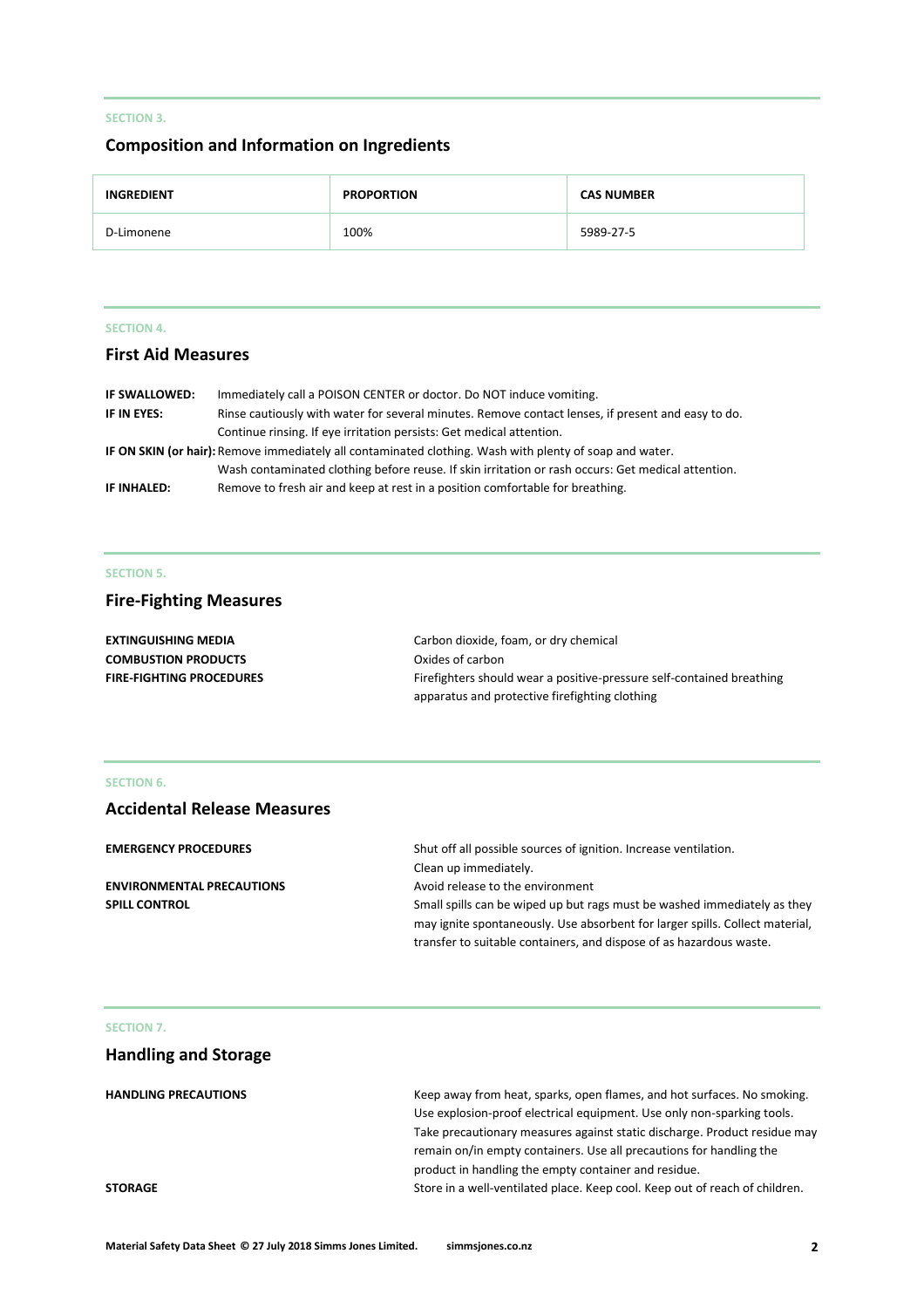# **SECTION 8.**

# **Exposure Controls/Personal Protection**

| <b>EXPOSURE LIMIT</b>         | 8 h TWA = $167 \text{ mg/m}^3$ (30ppm)                                                                                                                                                                      |
|-------------------------------|-------------------------------------------------------------------------------------------------------------------------------------------------------------------------------------------------------------|
| <b>ENGINEERING CONTROLS</b>   | Normal room ventilation is usually adequate. Provide exhaust ventilation<br>or other engineering controls to keep the airborne concentration below<br>the exposure limit. Keep away from sparks and flames. |
| <b>RESPIRATORY PROTECTION</b> | Organic vapour respirator                                                                                                                                                                                   |
| <b>PROTECTIVE GLOVES</b>      | Nitrile rubber or PVC                                                                                                                                                                                       |
| <b>EYE PROTECTION</b>         | Splash-proof goggles                                                                                                                                                                                        |

# **SECTION 9.**

# **Physical and Chemical Properties**

| <b>APPEARANCE</b>                       | Clear, colourless or slight yellow liquid |
|-----------------------------------------|-------------------------------------------|
| <b>ODOUR</b>                            | Strong citrus odour                       |
| <b>ODOUR THRESHOLD</b>                  | Not Available                             |
| рH                                      | Not Applicable                            |
| <b>MELTING POINT/FREEZING POINT</b>     | -97ºC to -74ºC                            |
| <b>BOILING RANGE</b>                    | 175ºC-178ºC                               |
| <b>FLASH POINT</b>                      | 43ºC-49ºC closed cup                      |
| <b>FLAMMABILITY</b>                     | Flammable liquid Category 3               |
| <b>LOWER FLAMMABILITY LIMIT</b>         | 0.7%                                      |
| <b>UPPER FLAMMABILITY LIMIT</b>         | 6.1%                                      |
| <b>VAPOUR PRESSURE</b>                  | 0.13 kPa at 20ºC                          |
| <b>VAPOUR DENSITY (AIR=1)</b>           | 4.73                                      |
| <b>RELATIVE DENSITY</b>                 | 0.84                                      |
| <b>SOLUBILITY</b>                       | Practically insoluble with water          |
| PARTITION CO-EFFICIENT: n-OCTANOL/WATER | $log P_{OW} = 4.232$                      |
| <b>AUTO-IGNITION TEMPERATURE</b>        | 273ºC                                     |
| <b>DECOMPOSITION TEMPERATURE</b>        | 450°C                                     |
| <b>KINEMATIC VISCOSITY</b>              | $1.17x10^{6}m^{2}/s$                      |
|                                         |                                           |

# **SECTION 10.**

| <b>Stability and Reactivity</b>         |                                                                                                                                                                                             |
|-----------------------------------------|---------------------------------------------------------------------------------------------------------------------------------------------------------------------------------------------|
| <b>REACTIVITY</b>                       | Reacts rapidly with oxygen to form hydroperoxides                                                                                                                                           |
| <b>STORAGE CONDITIONS</b>               | Store in a well-ventilated place. Keep away from heat, sparks, open flames,<br>static discharge, ignition sources, and sunlight.                                                            |
| <b>INCOMPATIBLE SUBSTANCES</b>          | Oxygen, strong oxidising agents, iodine pentafluoride, tetrafluoroethylene,<br>sulphur, tert-butyl peroxybenzoate, Lewis acids, Ziegler-Natta catalysts,<br>acidic clays, and mineral acids |
| <b>HAZARDOUS DECOMPOSITION PRODUCTS</b> | Hydrocarbons and oxides of carbon                                                                                                                                                           |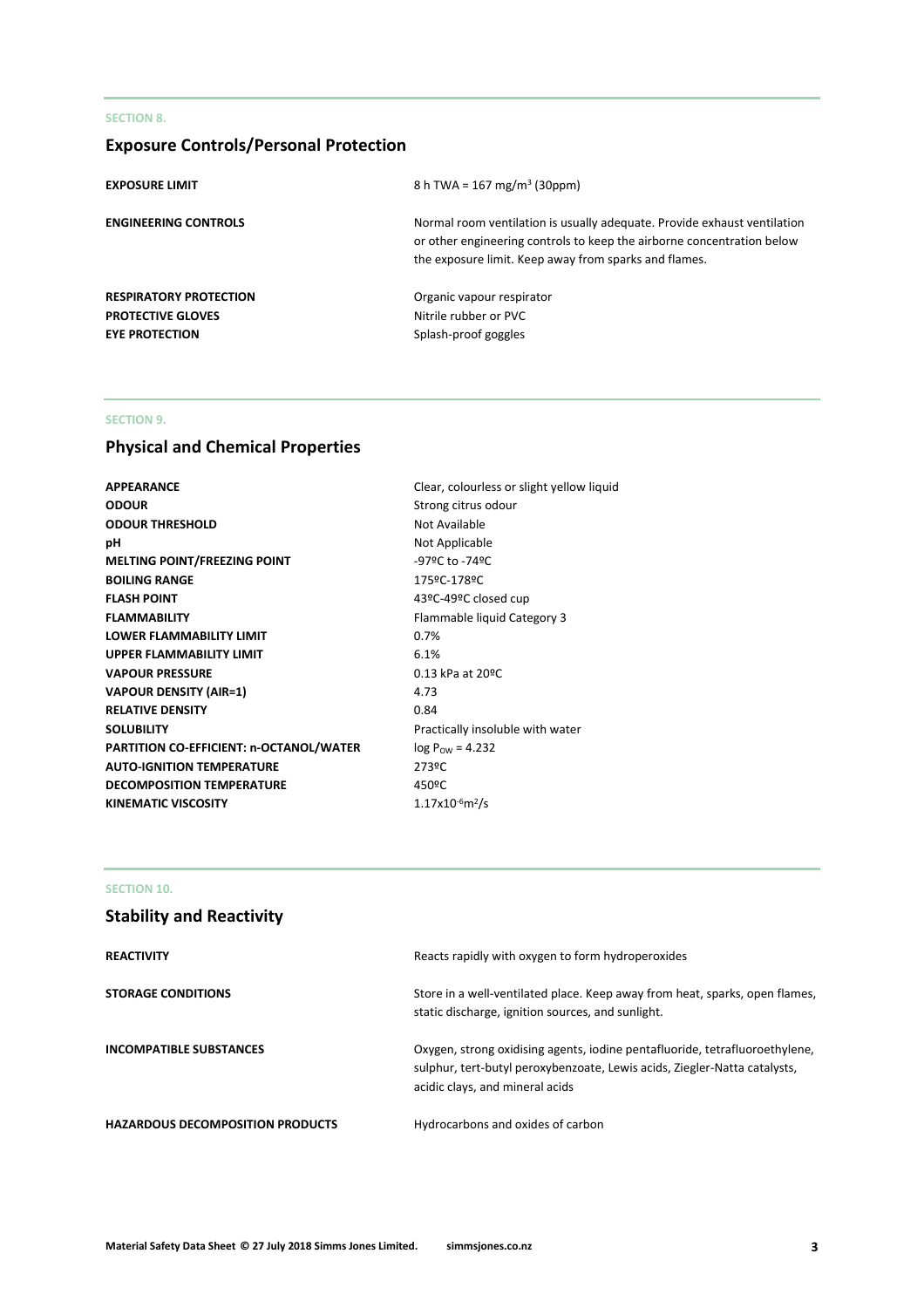# **SECTION 11.**

# **Toxicological Information**

| <b>ACUTE TOXICITY</b>        |                                                               | Oral LD <sub>50</sub> = 4400 mg/kg (rat)                                                                                      |
|------------------------------|---------------------------------------------------------------|-------------------------------------------------------------------------------------------------------------------------------|
|                              | <b>SKIN CORROSION/IRRITATION</b>                              | Causes skin irritation                                                                                                        |
|                              | <b>SERIOUS EYE DAMAGE/IRRITATION</b>                          | Causes serious eye irritation                                                                                                 |
|                              | RESPIRATORY OR SKIN SENSITISATION                             | Skin sensitisation                                                                                                            |
|                              | <b>GERM CELL MUTAGENICITY</b>                                 | No data available                                                                                                             |
| <b>CARCINOGENICITY</b>       |                                                               | Not carcinogenic                                                                                                              |
|                              | <b>REPRODUCTIVE TOXICITY</b>                                  | No reproductive toxicity                                                                                                      |
|                              | SPECIFIC TARGET ORGAN TOXICITY                                |                                                                                                                               |
| <b>-SINGLE EXPOSURE</b>      |                                                               | No specific organ toxicity                                                                                                    |
| <b>-REPEATED EXPOSURE</b>    |                                                               | No specific organ toxicity                                                                                                    |
| <b>ASPIRATION HAZARD</b>     |                                                               | Causes human aspiration toxicity                                                                                              |
| TOXICITY                     |                                                               |                                                                                                                               |
| ORAL                         |                                                               |                                                                                                                               |
| STUDY: Rat, LD <sub>50</sub> |                                                               |                                                                                                                               |
| VALUE: 4400 mg/kg            |                                                               |                                                                                                                               |
|                              | SOURCE: Drugs in Japan. Ethical Drugs 6th edition, 1982, 887. |                                                                                                                               |
| <b>SKIN IRRITATION</b>       |                                                               |                                                                                                                               |
| <b>RESULT: Irritant</b>      |                                                               |                                                                                                                               |
| <b>SOURCE: OPP RED</b>       |                                                               |                                                                                                                               |
| <b>EYE IRRITATION</b>        |                                                               |                                                                                                                               |
| <b>SPECIES: Rabbit</b>       |                                                               |                                                                                                                               |
| RESULT: Irritant             |                                                               |                                                                                                                               |
|                              |                                                               | SOURCE: Health effects of selected chemicals 2. d-Limonene and d/l-limonene. Nord PG:105-35, 1993.                            |
| <b>SKIN SENSITISATION</b>    |                                                               |                                                                                                                               |
|                              | <b>CLASSIFICATION DESCRIPTION: Contact sensitiser</b>         |                                                                                                                               |
|                              |                                                               | REMARKS: The sensitising capacity of limonene was demonstrated in different experimental studies on guinea pigs. It was found |
|                              |                                                               | that the potential to sensitise increased as the formation of oxidation products was favoured. Contact allergy to             |
|                              |                                                               | limonene was demonstrated in humans. From the available data the critical effects are the irritative and sensitising          |
|                              | properties of limonene.                                       |                                                                                                                               |

SOURCE: Health effects of selected chemicals 2. d-Limonene and d/l-limonene. Nord PG:105-35, 1993.

# **SECTION 12.**

# **Ecological Information**

**ECOTOXICITY ECOTOXICITY ECOTO** Toxic to the soil environment. **BIODEGRADABILITY** Rapidly Degradable **BIOACCUMULATIVE POTENTIAL** Bioaccumulative **MOBILITY IN SOIL** Not Determined **AQUATIC STUDIES** STUDY: Water flea (Daphnia magna), flow-through, 48 h, EC<sub>50</sub> VALUE: 0.421 mg/L SOURCE: ICPS, 19989, Concise International Chemical Assessment Document No. 5: Limonene. WHO, Geneva. STUDY: Fathead minnow (Pimphales promelas), 96 h, LC<sub>50</sub> VALUE: 0.702 mg/L SOURCE: Reference number 3217. Geiger D.L., Brooke L.T., and Call D.J. (1990), Acute Toxicities of Organic Chemicals to Fathead Minnows (Pimephales promelasa), Volume 5. Center for Lake Superior Environmental Studies, University of Wisconsin, Superior, WI: 332. BIOACCUMULATIVE: Yes WATER SOLUBILITY: 13.8 mg/L at 25ºC SOURCE: Riddick, J.A. et al, Organic Solvents 4th edition, New York: Wiley Interscience (1986).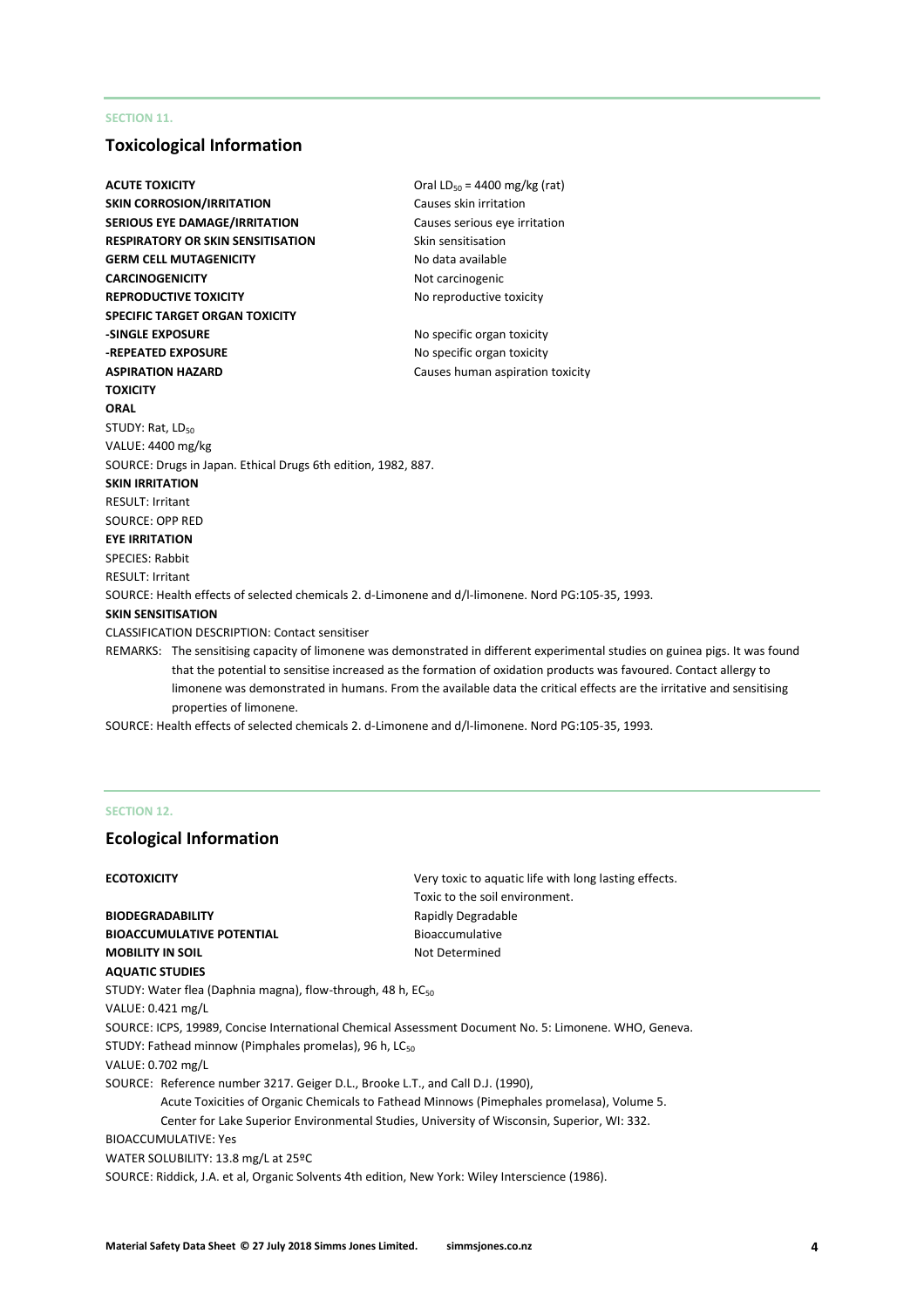$log P_{OW} = 4.232$ SOURCE: Graphic Exposure Modeling System cLogP, United States Environmental Protection Agency. BIOCENTRATION FACTORS: Octanol: 246 Water: 262 SOURCE: Lyman W.J. et al, Handbook of Chemical Property Estimation Methods, New York: McGraw-Hill (1982), pages 5-1 to 5-30.

#### **BIODEGRADABILITY STUDIES**

DEGRADATION: 100% after 28 days RESULT: Biodegradable for certain microorganisms SOURCE: Adrian SA, Marseille

DEGRADATION: 100% RESULT: Inherently biodegradable SOURCE: Weissmeer Baltische Import-Export GmbH

#### **SOIL STUDIES**

STUDY: Earthworm (Eisenia fetida) LD<sub>50</sub>, LT<sub>50</sub> VALUES:  $LD_{50} = 6.0$ ppm, LT<sub>50</sub> for 12.6ppm = 4.9 h

REMARKS: d-Limonene, a monocyclic monoterpenoid with known insecticidal properties, was assayed (by a standard method of cutaneous exposure) for general lethality effects as well as neurotoxic effects on escape reflex pathways in earthworms (Eisenia fetida). Neurotoxicity was assessed by noninvasive electrophysiological techniques involving (a) quantification of the impacts of chronic and acute sublethal exposures on impulse conduction in the worm's medial and lateral giant nerve fibre pathways, (b) determination of whether such effects were generalised or localised within various body regions, and (c) determination of the reversibility of toxic effects. Generally, chronic and acute intoxication involved a rapid and predictable cascade of behavioural and morphological symptoms, including increased mucus secretion, writhing, clitellar swelling, and elongation of the body. In addition, chronic d-limonene exposures induced significant weight loss, but there was no effect on median giant nerve fibre and lateral giant nerve fibre conduction velocities, even though abnormal rebounding of median giant nerve fibre impulses and spontaneous lateral giant nerve fibre spiking were often evident. Acute exposures, however, induced significant decreases in conduction velocity in both the median giant nerve fibre and lateral giant nerve fibre, but the effects were regionally specific; for example, lateral giant nerve fibre velocities were significantly rediced in the posterior half of the body but not in the anterior half. The magnitude of conduction velocity decreases was directly related to both concentration and duration of exposure. Decreases in conduction velocities after acute exposures were reversed once d-limonene exposure ceased.

SOURCE: Karr L.L. et al, Pesticide Biochemistry and Physiology 36 (2): 175-86 (1990).

# SOIL  $DT_{50} \leq 30$  days

STUDY: Batch experiments were conducted to assess the biotransformation potential of four hydrocarbon monoterpenes (d-limonene, alpha-pinene, gamma-terpinene, and terpinolene) and four alcohols (arbanol, linalool, plinol, and alpha-terpineol) under aerobic conditions at 23ºC. Both forest-soil extract and enriched cultures were used as inocula for the biodegradation experiments conducted first without, then with prior microbial acclimation to the monoterpenes tested. All four hydrocarbons and two alcohols readily degraded. The increase in biomass and headspace CO<sub>2</sub> concentrations paralleled the depletion of monoterpenes, thus confirming that terpene disappearance was the result of biodegradation accompanied by microbial growth and mineralisation. A significant fraction of d-limonene-derived carbon was accounted for as non-extractable, dissolved organic carbon.

SOURCE: Misra et al. Aerobic biodegradation of selected monoterpenes. Applied Microbiology and Biotechnology 45 (6), 1996.

#### **SECTION 13.**

#### **Disposal Considerations**

**DISPOSAL** Wash empty container with detergent and rinse before offering for recycling or disposal.